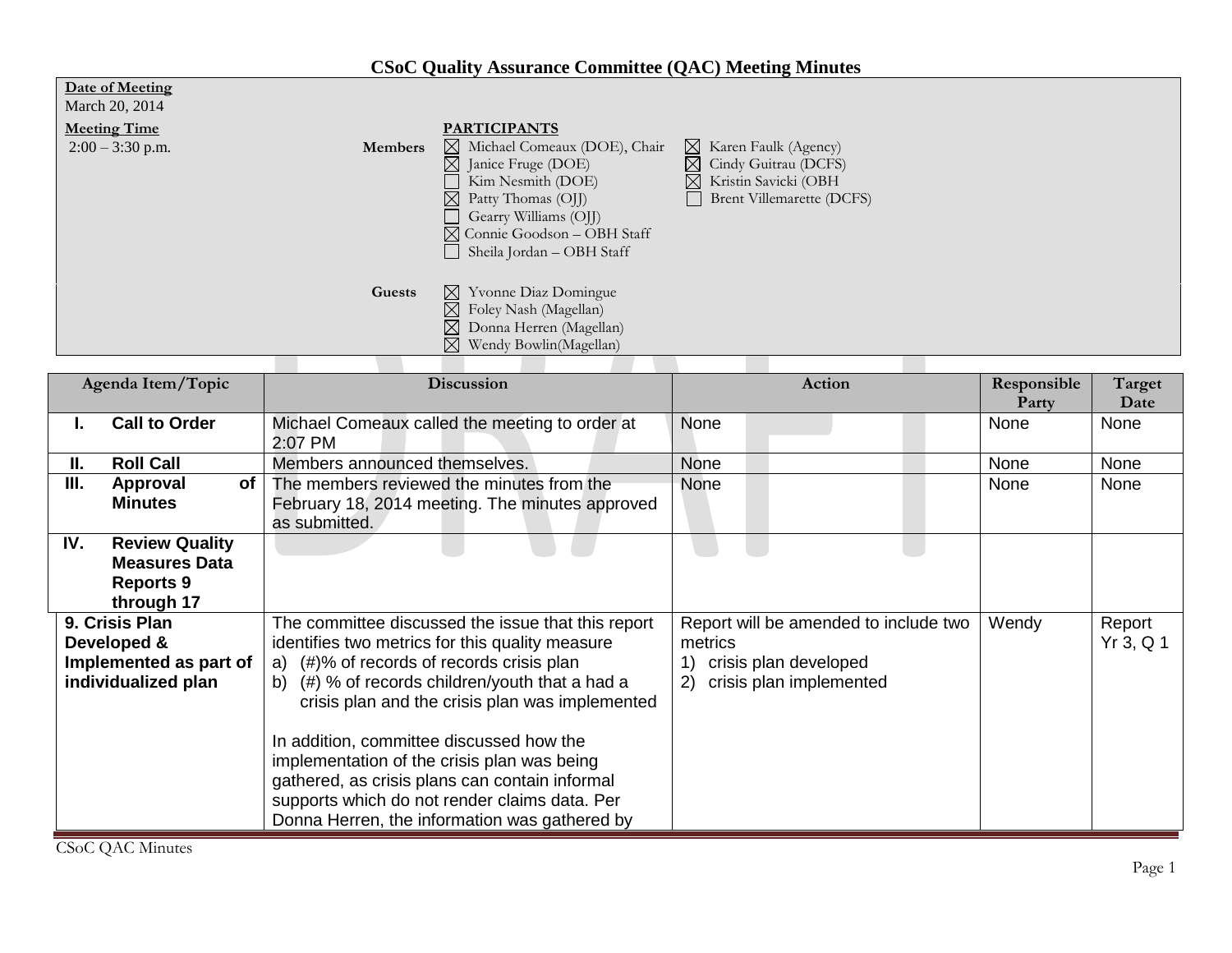| Agenda Item/Topic                                                                | <b>Discussion</b>                                                                                                                                                                                                          | <b>Action</b>                                                                                                                      | Responsible<br>Party | Target<br>Date        |
|----------------------------------------------------------------------------------|----------------------------------------------------------------------------------------------------------------------------------------------------------------------------------------------------------------------------|------------------------------------------------------------------------------------------------------------------------------------|----------------------|-----------------------|
|                                                                                  | chart reviews.                                                                                                                                                                                                             |                                                                                                                                    |                      |                       |
|                                                                                  |                                                                                                                                                                                                                            |                                                                                                                                    |                      |                       |
| 10. Percentage of<br><b>Youth Re-Admitted to</b><br><b>Inpatient Facilities</b>  | Committee determined grid to be simplified to<br>include<br>$\bullet$ # of CSoC youth<br>#/% of CSoC kids who had a readmission.<br>$\bullet$                                                                              | SMO will resubmit this report                                                                                                      | Donna                | Report<br>Yr 3, Q 1   |
| 11. Utilization of<br><b>Claims Paid Services</b>                                | Committee determined report will be amended to<br>provide information about what are the top 7<br>services.<br>Committee agrees that it would be helpful to have                                                           | Committee will discuss how to<br>consolidate QAC reports<br>SMO will alter report format to reflect<br>the 7 top used services.    | Michael              |                       |
|                                                                                  | the reporting periods for these reports be aligned<br>with more orthodox LA state reporting periods                                                                                                                        |                                                                                                                                    | Donna                | Report<br>$Yr$ 3, Q 1 |
| 12. Behavioral Health<br>Costs, per person<br>served, per month                  | Committee discussed the inclusion of services<br>types is not needed on this report.<br>Committee determined format will be amended to<br>report the specific levels of care outlined in the 17<br><b>Quality Measures</b> | Report format will be amended to<br>report per metrics indicted the quality<br>measures                                            | Donna                | Report<br>Yr 3, Q 1   |
| 13. School Attendance                                                            | Reports 13,14,15 discussed together.                                                                                                                                                                                       | School performance task force will                                                                                                 | Janice               | Ongoing               |
| 14. Conducts:                                                                    |                                                                                                                                                                                                                            | continue their work.                                                                                                               | Janice               |                       |
| <b>Suspensions &amp;</b>                                                         | School Performance Task force is investigating                                                                                                                                                                             |                                                                                                                                    |                      |                       |
| <b>Expulsions</b>                                                                | methodology to secure necessary and accurate                                                                                                                                                                               |                                                                                                                                    |                      |                       |
| 15. School                                                                       | data.                                                                                                                                                                                                                      |                                                                                                                                    | Janice               |                       |
| Performance                                                                      |                                                                                                                                                                                                                            |                                                                                                                                    |                      |                       |
| <b>16. Decreased Number</b><br>of Youth Placed in<br><b>Restrictive Settings</b> | Committee noted no significant differences<br>between 1st & 2nd quarter                                                                                                                                                    |                                                                                                                                    |                      |                       |
| 17. Utilization of<br><b>Natural Supports</b>                                    | Committee agreed this metric should be reported<br>as a percentage.<br>Committee expressed concern this report may                                                                                                         | Magellan will include drop down<br>boxes on electronic POC to identify<br>CFT members as either<br>"caregiver/household member" or | Foley                | Unknown               |
|                                                                                  | reflect presence of natural supports, not utilization<br>of natural supports.                                                                                                                                              | "natural/informal supports"                                                                                                        |                      |                       |

## **CSoC Quality Assurance Committee (QAC) Meeting Minutes**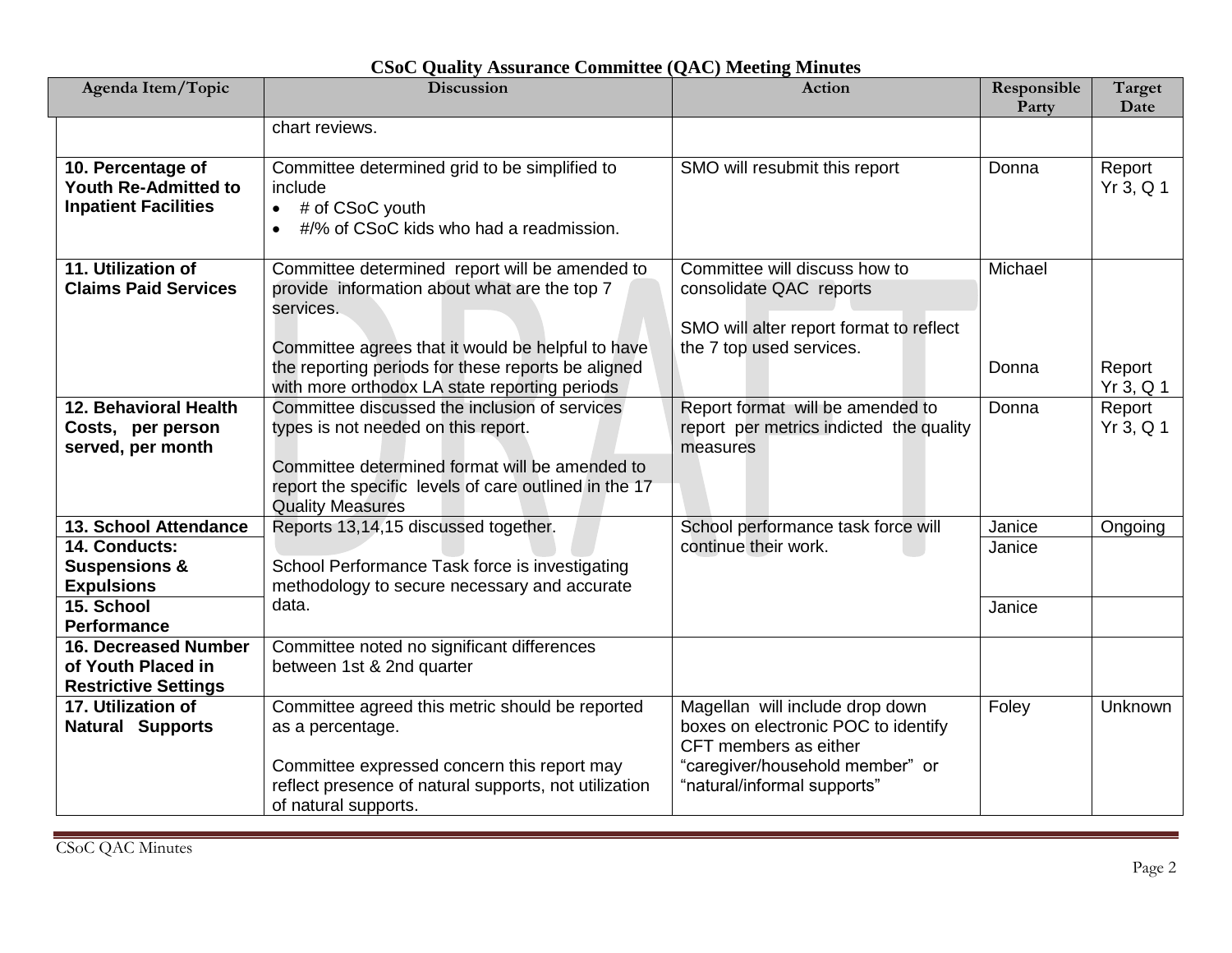| Agenda Item/Topic |                                                                                                | <b>Discussion</b>                                                                                                                              | Action                                                                                                                                                                                                                                                                  | Responsible<br>Party | Target<br>Date   |
|-------------------|------------------------------------------------------------------------------------------------|------------------------------------------------------------------------------------------------------------------------------------------------|-------------------------------------------------------------------------------------------------------------------------------------------------------------------------------------------------------------------------------------------------------------------------|----------------------|------------------|
| $V_{\cdot}$       | <b>University of</b><br>Washington<br><b>Outcomes</b><br><b>Evaluation-</b><br>Update/FollowUp | Dr. Bruns will present at Governance Board<br>Meeting March 26th.<br>Fidelity study is underway.                                               |                                                                                                                                                                                                                                                                         | Connie               | 3/26/14          |
|                   |                                                                                                |                                                                                                                                                |                                                                                                                                                                                                                                                                         | Connie               | Ongoing          |
| VI.               | <b>Consolidation of</b><br><b>Reports</b>                                                      | Committee agreed consolidation of reports and<br>modification of metrics is needed<br>Committee asked if metrics can be changed.               | Provide committee with<br>recommendations for report<br>consolidation modification of metrics<br>Connie will seek guidance from<br>Governance Board whether metrics<br>can be changed.<br>Committee will review and discuss<br>recommendations at April 2014<br>meeting | Donna<br>All         | 4/9/14<br>4/9/14 |
| VII.              | <b>Bylaws</b>                                                                                  | Committee discussed the need to review the                                                                                                     | Review of bylaws will be placed on                                                                                                                                                                                                                                      | Michael<br>Michael   |                  |
|                   |                                                                                                | bylaws                                                                                                                                         | committee agenda                                                                                                                                                                                                                                                        |                      |                  |
| VIII.             | <b>Public Comment</b>                                                                          | None                                                                                                                                           | None                                                                                                                                                                                                                                                                    | None                 | None             |
| IX.               | <b>Meeting</b><br><b>Schedule</b>                                                              | $2^{nd}$ wed each month @ 2 PM.<br>Next meeting April 9, 2014.<br>Michael asked that committee members email<br>agenda items before April 9th. |                                                                                                                                                                                                                                                                         |                      |                  |
| XI.               | <b>Adjournment</b>                                                                             | Meeting was adjourned by Michael Comeaux at<br>3:30 pm                                                                                         | None                                                                                                                                                                                                                                                                    | None                 | None             |

**CSoC Quality Assurance Committee (QAC) Meeting Minutes**